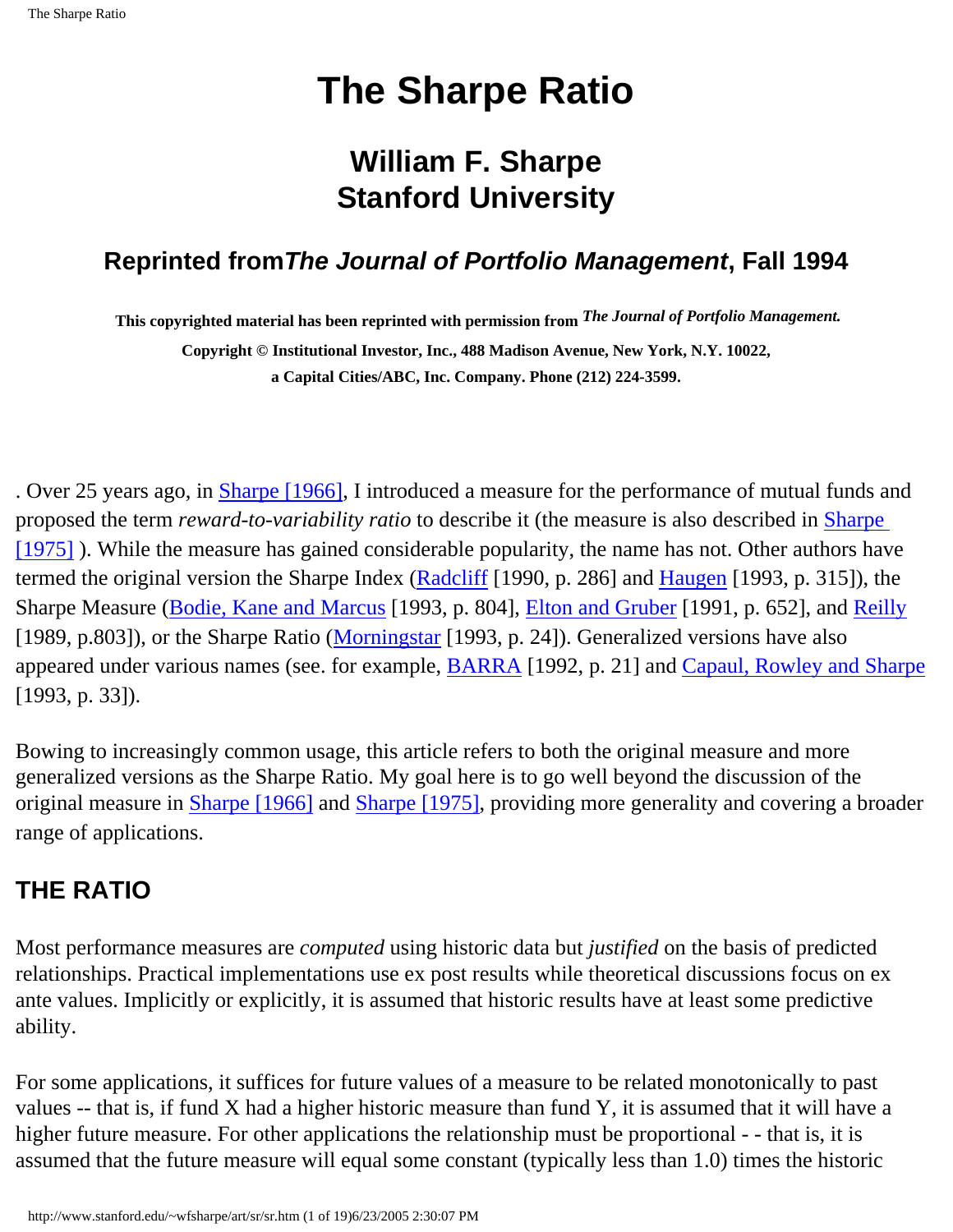measure.

To avoid ambiguity, we define here both ex ante and ex post versions of the Sharpe Ratio, beginning with the former. With the exception of this section, however, we focus on the use of the ratio for making decisions, and hence are concerned with the ex ante version. The important issues associated with the relationships (if any) between historic Sharpe Ratios and unbiased forecasts of the ratio are left for other expositions.

Throughout, we build on Markowitz' mean-variance paradigm, which assumes that the mean and standard deviation of the distribution of one-period return are sufficient statistics for evaluating the prospects of an investment portfolio. Clearly, comparisons based on the first two moments of a distribution do not take into account possible differences among portfolios in other moments or in distributions of outcomes across states of nature that may be associated with different levels of investor utility.

When such considerations are especially important, return mean and variance may not suffice, requiring the use of additional or substitute measures. Such situations are, however, beyond the scope of this article. Our goal is simply to examine the situations in which two measures (mean and variance) can usefully be summarized with one (the Sharpe Ratio).

#### **The Ex Ante Sharpe Ratio**

Let  $R_f$  represent the return on fund F in the forthcoming period and  $R_B$  the return on a benchmark

portfolio or security. In the equations, the tildes over the variables indicate that the exact values may not be known in advance. Define d, the *differential return*, as:

$$
(1) \quad \widetilde{d} \!\equiv\! \widetilde{R}_{\overline{F}} \!-\! \widetilde{R}_{\overline{B}}
$$

Let d-bar be the expected value of d and sigma<sub>d</sub> be the predicted standard deviation of d. The ex ante Sharpe Ratio (S) is:

$$
(2) \quad S \equiv \frac{\overline{d}}{\sigma_{d}}
$$

In this version, the ratio indicates the expected differential return per unit of risk associated with the differential return.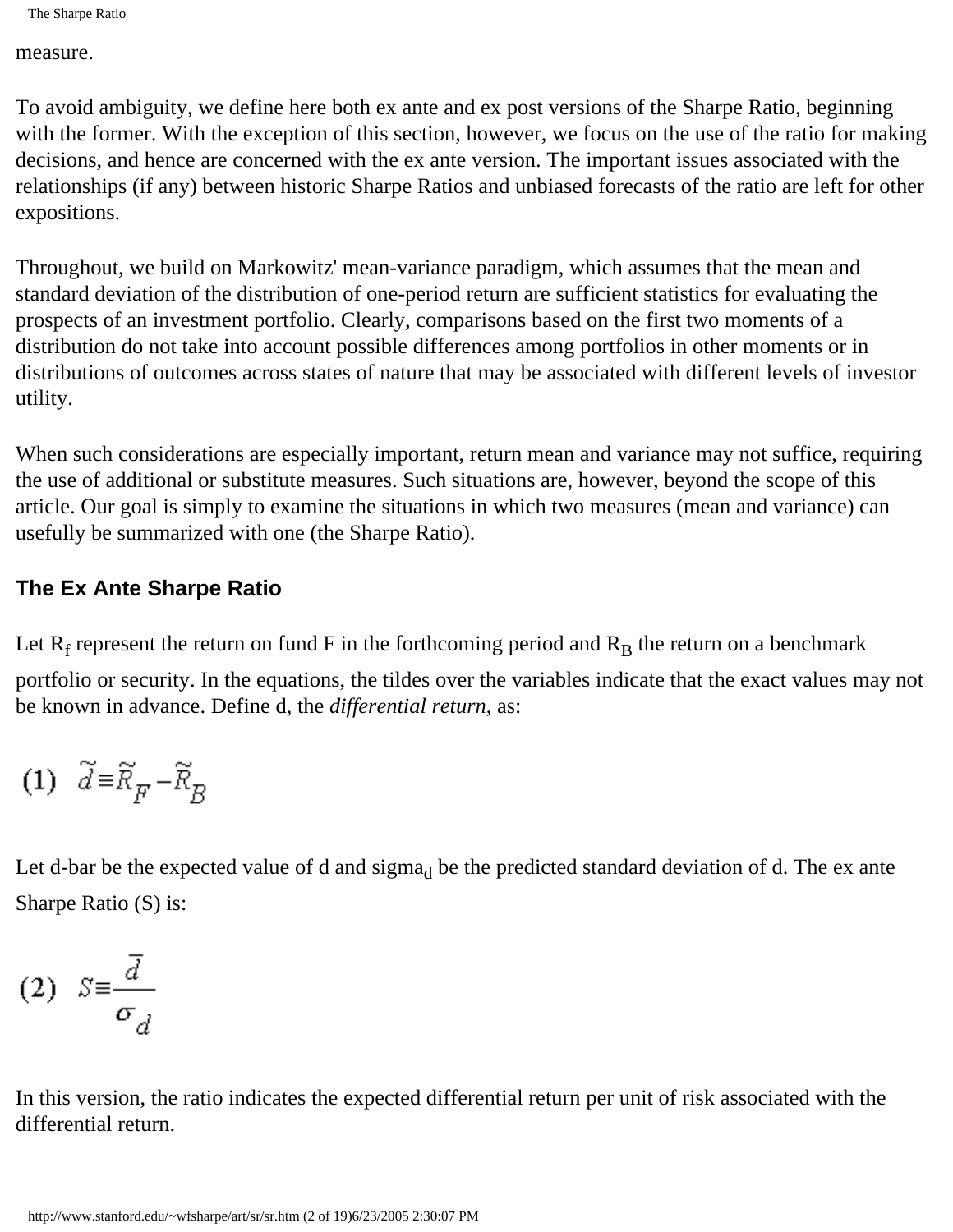#### **The Ex Post Sharpe Ratio**

Let  $R_{Ft}$  be the return on the fund in period t,  $R_{Bt}$  the return on the benchmark portfolio or security in period t, and  $D_t$  the differential return in period t:

$$
(3) \quad D_t \equiv R_{Ft} - R_{Bt}
$$

Let D-bar be the average value of  $D_t$  over the historic period from t=1 through T:

$$
(4) \quad \overline{D} = \frac{1}{T} \sum_{t=1}^{T} D_t
$$

and sigma<sub>D</sub> be the standard deviation over the period  $\frac{1}{2}$  $\frac{1}{2}$  $\frac{1}{2}$ :

$$
(5) \quad \sigma_{\overline{D}} = \sqrt{\frac{\sum\limits_{t=1}^{T} (D_t - \overline{D})^2}{T - 1}}
$$

The ex post, or historic Sharpe Ratio  $(S_h)$  is:

$$
(6) S_h \equiv \frac{\overline{D}}{\sigma_D}
$$

In this version, the ratio indicates the historic average differential return per unit of historic variability of the differential return.

It is a simple matter to compute an ex post Sharpe Ratio using a spreadsheet program. The returns on a fund are listed in one column and those of the desired benchmark in the next column. The differences are computed in a third column. Standard functions are then utilized to compute the components of the ratio. For example, if the differential returns were in cells C1 through C60, a formula would provide the Sharpe Ratio using Microsoft's Excel spreadsheet program: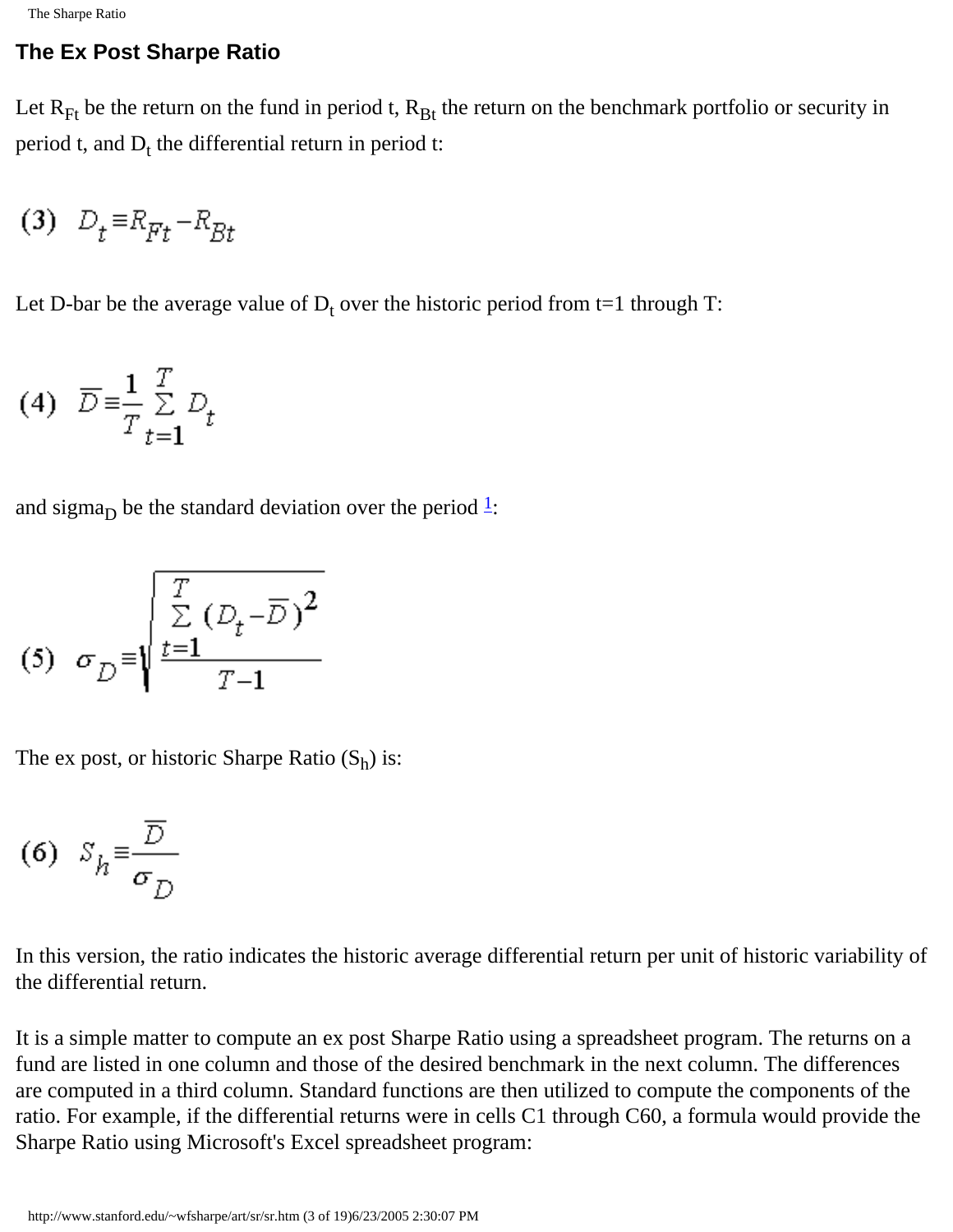#### AVERAGE(C1:C60)/STDEV(C1:C60)

The historic Sharpe Ratio is closely related to the t-statistic for measuring the statistical significance of the mean differential return. The t-statistic will equal the Sharpe Ratio times the square root of T (the number of returns used for the calculation). If historic Sharpe Ratios for a set of funds are computed using the same number of observations, the Sharpe Ratios will thus be proportional to the t-statistics of the means.

#### **Time Dependence**

The Sharpe Ratio is not independent of the time period over which it is measured. This is true for both ex ante and ex post measures.

Consider the simplest possible case. The one-period mean and standard deviation of the differential return are, respectively, d-bar<sub>1</sub> and sigma<sub>d1</sub>. Assume that the differential return over T periods is measured by simply summing the one-period differential returns and that the latter have zero serial correlation. Denote the mean and standard deviation of the resulting T-period return, respectively, d-bar $_T$ and sigma $_{dT}$ . Under the assumed conditions:

$$
(7) \quad \bar{d}_T = T d_1
$$

$$
(8) \quad \sigma_{d_T}^2 = T \sigma_{d_1}^2
$$

and:

$$
\ ^{(9)}\ \sigma_{d_{T}}=\sqrt{T}\ \sigma_{d_{1}}
$$

Letting  $S_1$  and  $S_T$  denote the Sharpe Ratios for 1 and T periods, respectively, it follows that:

$$
(10) S_T = \sqrt{T} S_1
$$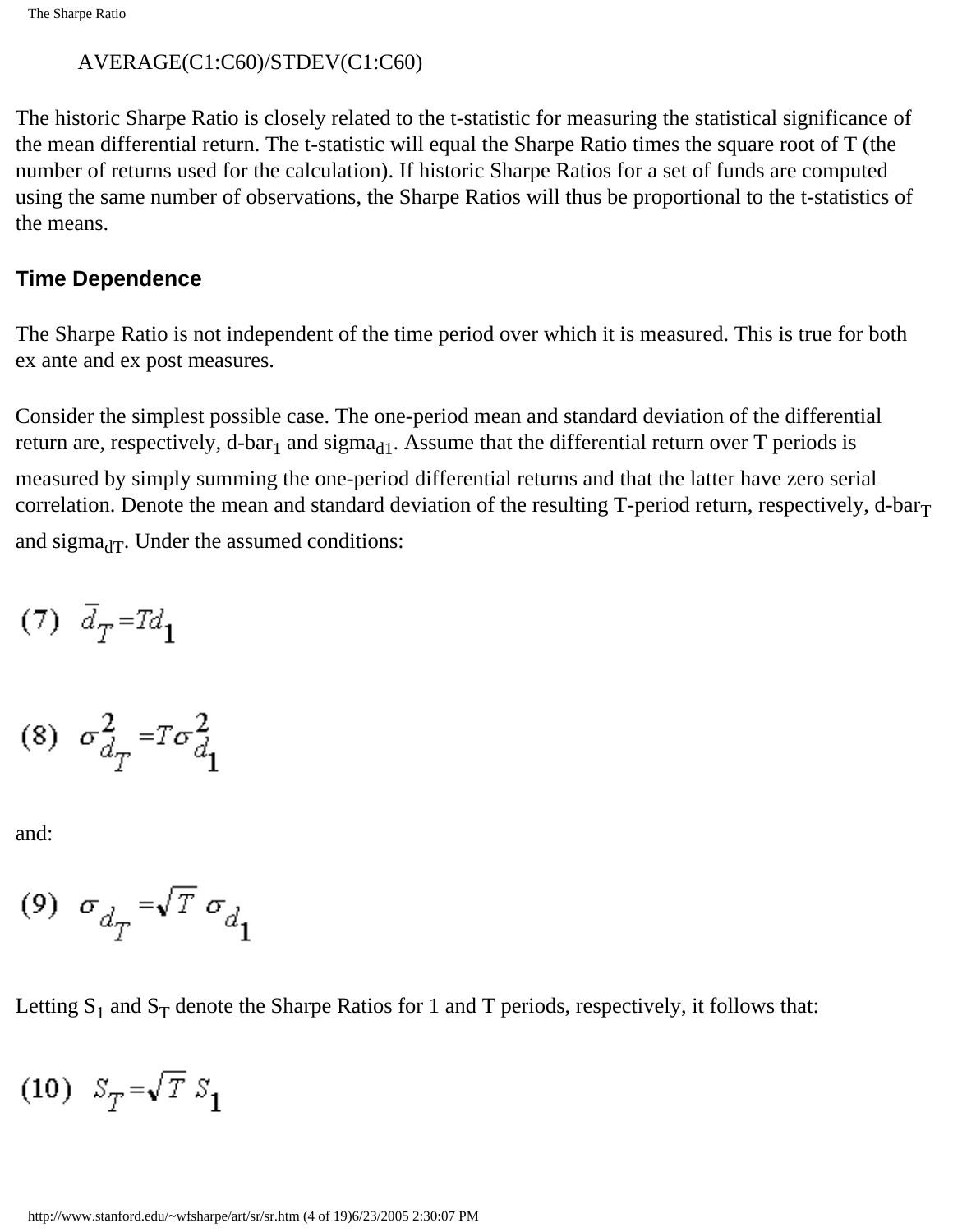The Sharpe Ratio

In practice, the situation is likely to be more complex. Multiperiod returns are usually computed taking compounding into account, which makes the relationship more complicated. Moreover, underlying differential returns may be serially correlated. Even if the underlying process does not involve serial correlation, a specific ex post sample may.

It is common practice to "annualize" data that apply to periods other than one year, using equations (7) and (8). Doing so before computing a Sharpe Ratio can provide at least reasonably meaningful comparisons among strategies, even if predictions are initially stated in terms of different measurement periods.

To maximize information content, it is usually desirable to measure risks and returns using fairly short (e. g. monthly) periods. For purposes of standardization it is then desirable to annualize the results.

To provide perspective, consider investment in a broad stock market index, financed by borrowing. Typical estimates of the annual excess return on the stock market in a developed country might include a mean of 6% per year and a standard deviation of 15%. The resulting excess return Sharpe Ratio of "the stock market", stated in annual terms would then be 0.40.

#### **Correlations**

The ex ante Sharpe Ratio takes into account both the expected differential return and the associated risk, while the ex post version takes into account both the average differential return and the associated variability. Neither incorporates information about the correlation of a fund or strategy with other assets, liabilities, or previous realizations of its own return. For this reason, the ratio may need to be supplemented in certain applications. Such considerations are discussed in later sections.

#### **Related Measures**

The literature surrounding the Sharpe Ratio has, unfortunately, led to a certain amount of confusion. To provide clarification, two related measures are described here. The first uses a different term to cover cases that include the construct that we call the Sharpe Ratio. The second uses the same term to describe a different but related construct.

Whether measured ex ante or ex post, it is essential that the Sharpe Ratio be computed using the mean and standard deviation of a *differential return* (or, more broadly, the return on what will be termed a zero investment strategy). Otherwise it loses its *raison d'etre*. Clearly, the Sharpe Ratio can be considered a special case of the more general construct of the ratio of the mean of any distribution to its standard deviation.

In the investment arena, a number of authors associated with BARRA (a major supplier of analytic tools and databases) have used the term *information ratio* to describe such a general measure. In some publications , the ratio is defined to apply only to differential returns and is thus equivalent to the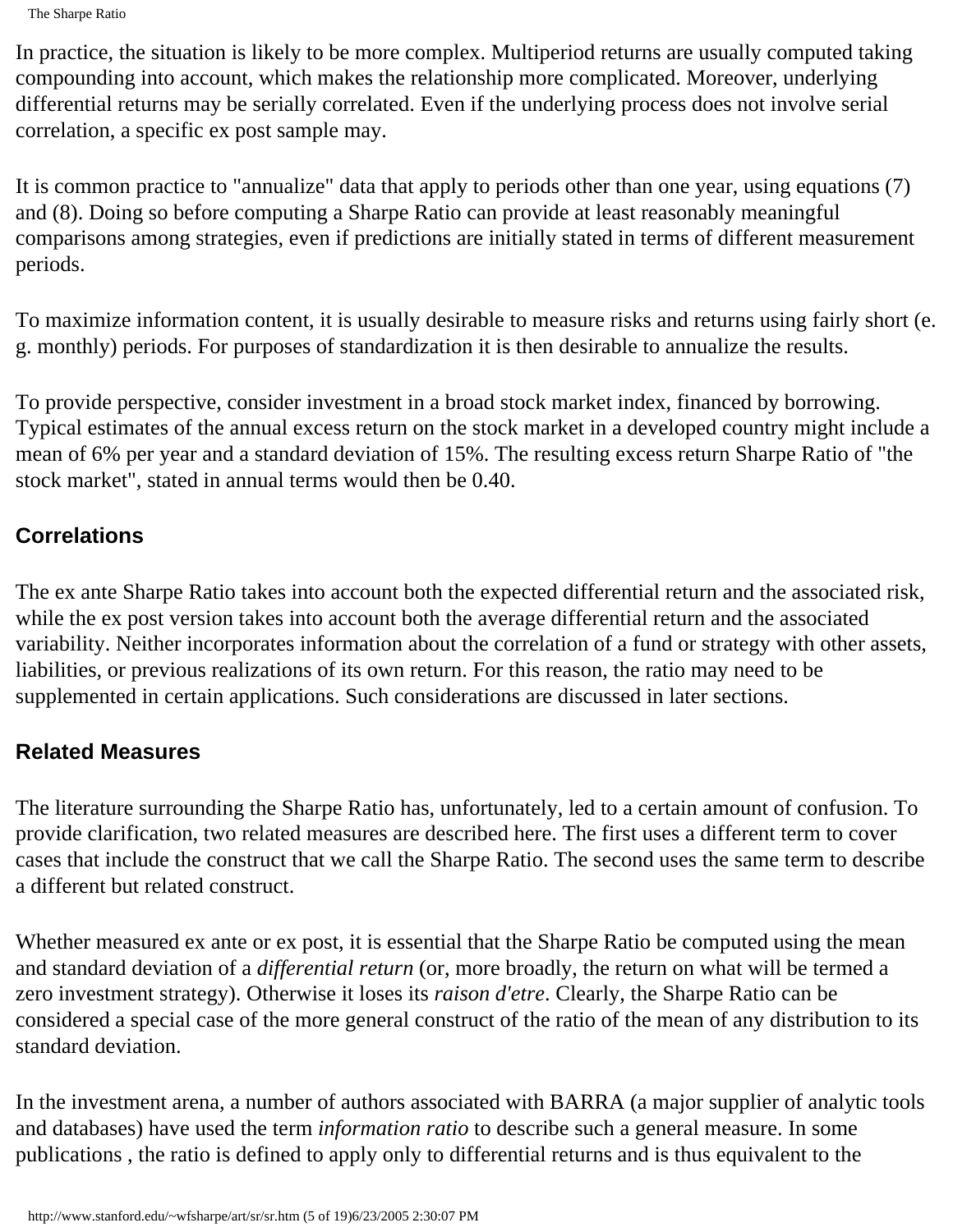The Sharpe Ratio

measure that we call the Sharpe Ratio (see, for example, [Rudd and Clasing](http://www.stanford.edu/~wfsharpe/art/sr/SR.htm#Rudd) [1982, p. 513] and [Grinold](http://www.stanford.edu/~wfsharpe/art/sr/SR.htm#Grinold) [1989, p. 31]). In others, it is also encompasses the ratio of the mean to the standard deviation of the distribution of the return on a single investment, such as a fund or a benchmark (see, for example, [BARRA](http://www.stanford.edu/~wfsharpe/art/sr/SR.htm#BARRA) [1993, p. 22]). While such a "return information ratio" may be useful as a descriptive statistic, it lacks a number of the key properties of what might be termed a "differential return information ratio" and may in some instances lead to wrong decisions.

For example, consider the choice of a strategy involving cash and one of two funds, X and Y. X has an expected return of 5% and a standard deviation of 10%. Y has an expected return of 8% and a standard deviation of 20%. The riskless rate of interest is 3%. According to the ratio of expected return to standard deviation, X (5/10, or 0.50) is superior to Y (8/20, or 0.40). According to the Sharpe Ratios using excess return,  $X(2/10, \text{ or } 0.20)$  is inferior to Y (5/20, or 0.25).

Now, consider an investor who wishes to attain a standard deviation of 10%. This can be achieved with fund X, which will provide an expected return of 5.0%. It can also be achieved with an investment of 50% of the investor's funds in Y and 50% in the riskless asset. The latter will provide an expected return of 5.5% -- clearly the superior alternative.

Thus the Sharpe Ratio provides the correct answer (a strategy using Y is preferred to one using X), while the "return information ratio" provides the wrong one.

In their seminal work, [Treynor and Black](http://www.stanford.edu/~wfsharpe/art/sr/SR.htm#Treynor) [1973], defined the term "Sharpe Ratio" as the *square* of the measure that we describe. Others, such as [Rudd and Clasing](http://www.stanford.edu/~wfsharpe/art/sr/SR.htm#Rudd) [1982, p. 518] and [Grinold](http://www.stanford.edu/~wfsharpe/art/sr/SR.htm#Grinold) [1989, p. 31], also use such a definition.

While interesting in certain contexts, this construct has the curious property that all values are positive -even those for which the mean differential return is negative. It thus obscures important information concerning performance. We prefer to follow more common practice and thus refer to the Treynor-Black measure as the Sharpe Ratio squared  $(SR<sup>2</sup>)$ .  $\frac{2}{3}$ :

We focus here on the Sharpe Ratio, which takes into account both risk and return without reference to a market index. [\[Sharpe](http://www.stanford.edu/~wfsharpe/art/sr/SR.htm#Sharpe66) 1966, 1975] discusses both the Sharpe Ratio and measures based on market indices, such as Jensen's alpha and Treynor's average excess return to beta ratio.

## **Scale Independence**

Originally, the benchmark for the Sharpe Ratio was taken to be a riskless security. In such a case the *differential return* is equal to the *excess return* of the fund over a one-period riskless rate of interest. Many of the descriptions of the ratio in [Sharpe](http://www.stanford.edu/~wfsharpe/art/sr/SR.htm#Sharpe66) [1966, 1975] focus on this case.

More recent applications have utilized benchmark portfolios designed to have a set of "factor loadings"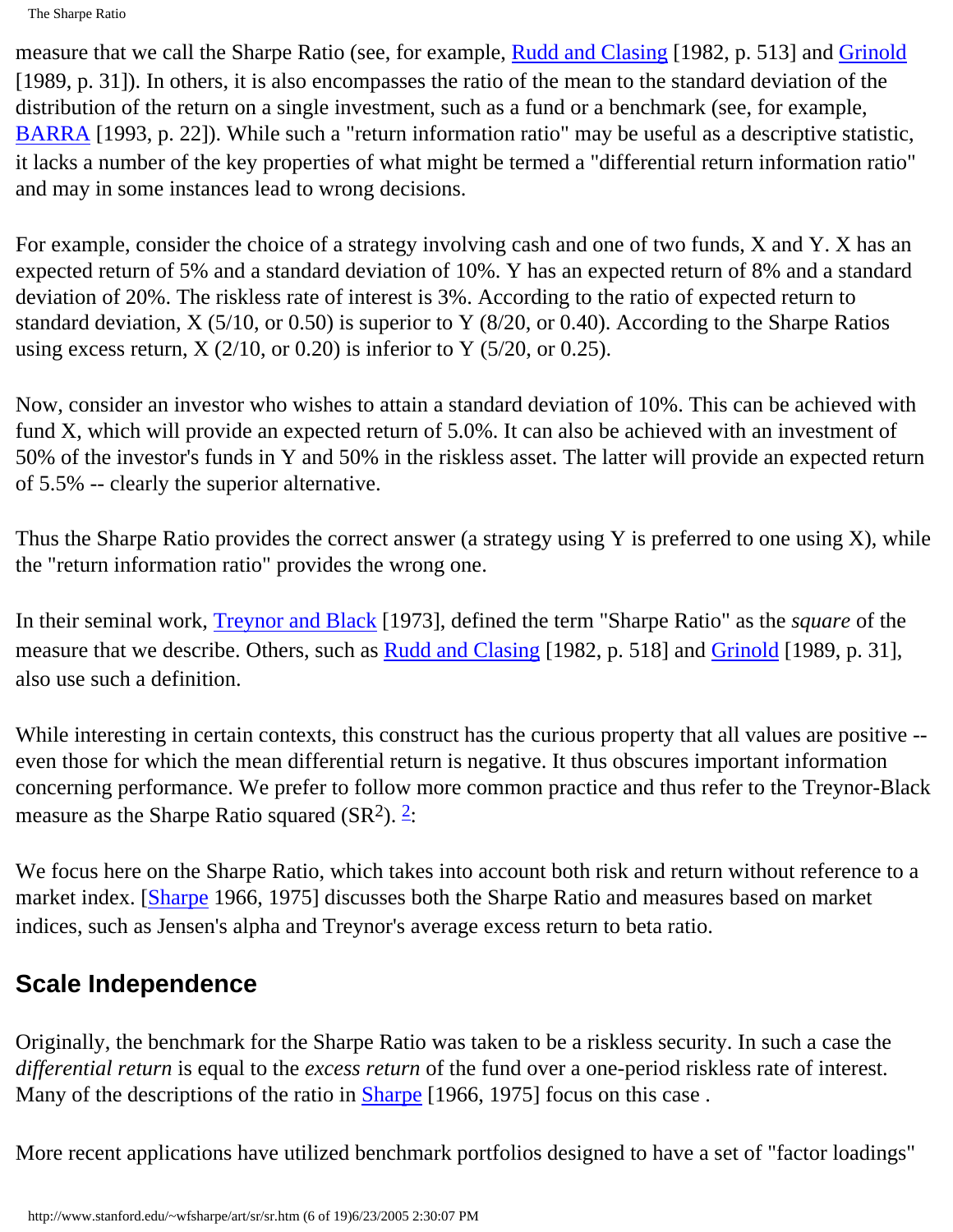The Sharpe Ratio

or an "investment style" similar to that of the fund being evaluated. In such cases the differential return represents the difference between the return on the fund and the return that would have been obtained from a "similar" passive alternative. The difference between the two returns may be termed an "active return" or "selection return", depending on the underlying procedure utilized to select the benchmark.

[Treynor and Black](http://www.stanford.edu/~wfsharpe/art/sr/SR.htm#Treynor) [1973] cover the case in which the benchmark portfolio is, in effect, a combination of riskless securities and the "market portfolio". [Rudd and Clasing](http://www.stanford.edu/~wfsharpe/art/sr/SR.htm#Rudd) [1982] describe the use of benchmarks based on factor loadings from a multifactor model. [Sharpe](http://www.stanford.edu/~wfsharpe/art/sr/SR.htm#Sharpe92) [1992] uses a procedure termed *style analysis* to select a mix of asset class index funds that have a "style" similar to that of the fund. When such a mix is used as a benchmark, the differential return is termed the fund's *selection return*. The Sharpe Ratio of the selection return can then serve as a measure of the fund's performance over and above that due to its investment style.  $\frac{3}{2}$ :

Central to the usefulness of the Sharpe Ratio is the fact that a differential return represents the result of a *zero-investment strategy*. This can be defined as any strategy that involves a zero outlay of money in the present and returns either a positive, negative or zero amount in the future, depending on circumstances. A differential return clearly falls in this class, since it can be obtained by taking a long position in one asset (the fund) and a short position in another (the benchmark), with the funds from the latter used to finance the purchase of the former.

In the original applications of the ratio, where the benchmark is taken to be a one- period riskless asset, the differential return represents the payoff from a unit investment in the fund, financed by borrowing.  $\frac{4}{3}$ : More generally, the differential return corresponds to the payoff obtained from a unit investment in the fund, financed by a short position in the benchmark. For example, a fund's *selection return* can be considered to be the payoff from a unit investment in the fund, financed by short positions in a mix of asset class index funds with the same style.

A differential return can be obtained explicitly by entering into an agreement in which a party and a counterparty agree to *swap* the return on the benchmark for the return on the fund and vice-versa. A *forward contract* provides a similar result. Arbitrage will insure that the return on such a contract will be very close to the excess return on the underlying asset for the period ending on the delivery date.  $\frac{5}{3}$  $\frac{5}{3}$  $\frac{5}{3}$ : A similar relationship holds approximately for traded contracts such as stock index futures , which clearly represent zero-investment strategies. [6:](http://www.stanford.edu/~wfsharpe/art/sr/SR.htm#fn6)

To compute the return for a zero-investment strategy the payoff is divided by a *notional value*. For example, the dollar payoff for a swap is often set to equal the difference between the dollar return on an investment of \$X in one asset and that on an investment of \$X in another. The net difference can then be expressed as a proportion of \$X, which serves as the notional value. Returns on futures positions are often computed in a similar manner, using the initial value of the underlying asset as a base. In effect, the same approach is utilized when the difference between two returns is computed.

Since there is zero net investment in any such strategy, the *percent* return can be made as large or small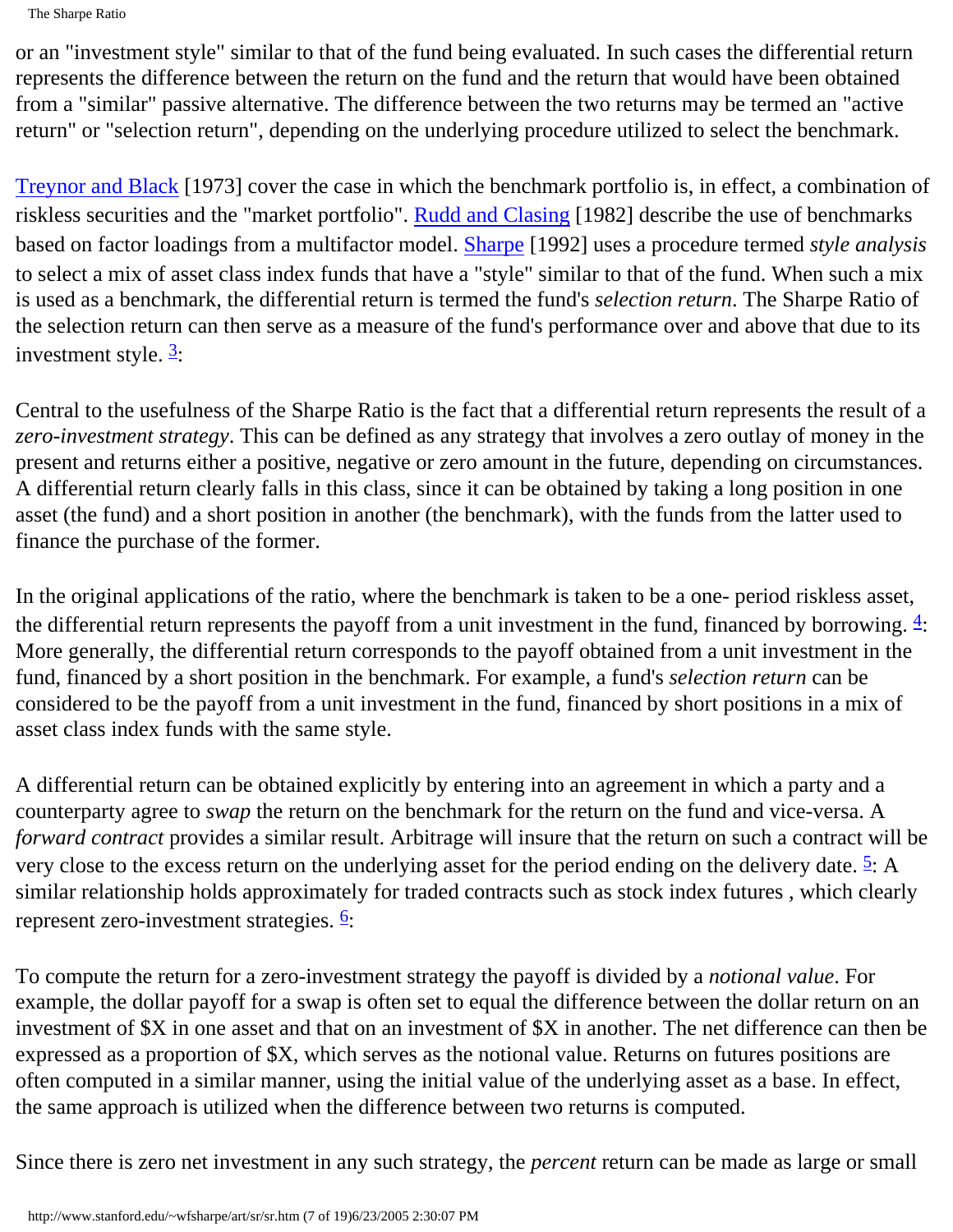as desired by simply changing the notional value used in such a computation. The *scale* of the return thus depends on the more- or-less arbitrary choice of the notional value utilized for its computation.  $\frac{7}{1}$  $\frac{7}{1}$  $\frac{7}{1}$ :

Changes in the notional value clearly affect the mean and the standard deviation of the distribution of return, but the changes are of the same magnitude, leaving the Sharpe Ratio unaffected. The ratio is thus *scale independent.*  $\frac{8}{2}$  $\frac{8}{2}$  $\frac{8}{2}$ :

## **The Influence of a Zero Investment Strategy on Asset Risk and Return**

Scale independence is more than a mathematical artifact. It is key to understanding why the Sharpe Ratio can provide an efficient summary statistic for a zero- investment strategy. To show this, we consider the case of an investor with a pre-existing portfolio who is considering the choice of a zero investment strategy to augment current investments.

#### **The Relative Position in a Zero Investment Strategy**

Assume that the investor has \$A in assets and has placed this money in an investment portfolio with a return of R<sub>I</sub>. She is considering investment in a zero-investment strategy that will provide a return of d

per unit of notional value. Denote the notional value chosen as V (e.g. investment of V in a fund financed by a short position of V in a benchmark). Define the *relative position*, p, as the ratio of the notional value to the investor's assets:

$$
(11) \quad p = \frac{V}{A}
$$

The end-of-period payoff will be:

$$
(12)\ \ A(1{+}\widetilde{R}_f){+}Ap\widetilde{d}
$$

Let  $R_A$  denote the total return on the investor's initial assets. Then:

$$
(13) \ \widetilde{R}_A\texttt{=}\widetilde{R}_I + p\widetilde{d}
$$

If  $R-bar_A$  denotes the expected return on assets and  $R-bar_I$  the expected return on the investment: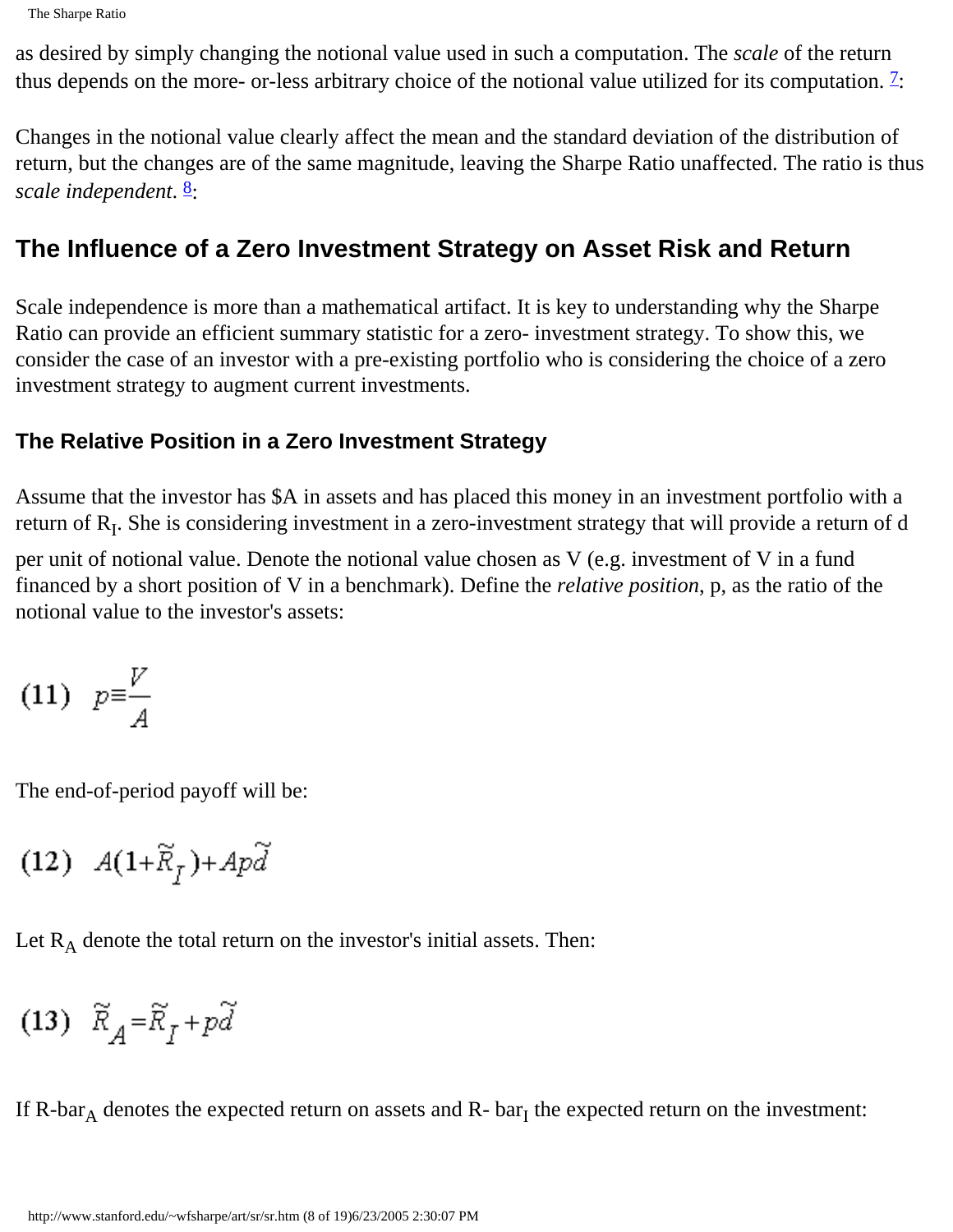$$
(14) \ \overline{R}_A = \overline{R}_I + p\overline{d}
$$

Now, let sigma<sub>A</sub>, sigma<sub>I</sub> and sigma<sub>d</sub> denote the standard deviations of the returns on assets, the investment and the zero-investment strategy, respectively, and rho<sub>Id</sub> the correlation between the return on the investment and the return on the zero-investment strategy. Then:

$$
(15) \quad \sigma_A^2 = \sigma_I^2 + 2\rho_{Id}\sigma_I p \sigma_d + (p \sigma_d)^2
$$

or, rewriting slightly:

$$
(16) \quad \sigma_A^2 = \sigma_I^2 + 2 \sigma_I \rho_{ID} (p \sigma_d) + (p \sigma_d)^2
$$

#### **The Risk Position in a Zero Investment Strategy**

The parenthesized expression (p sigma $_d$ ) is of particular interest. It indicates the risk of the position in the zero-investment strategy relative to the investor's overall assets. Let k denote this *risk position*

$$
(17) \ \ k \equiv p \sigma_d
$$

For many purposes it is desirable to consider k as the relevant decision variable. Doing so states the magnitude of a zero-investment strategy in terms of its risk relative to the investor's overall assets. In effect, one first determines k, the level of risk of the zero- investment strategy. Having answered this fundamental question, the relative (p) and absolute (V) amounts of notional value for the strategy can readily be determined, using equations (17) and (11).  $\frac{9}{2}$ :

#### **Asset Risk and Expected Return**

It is straightforward to determine the manner in which asset risk and expected return are related to the risk position of the zero investment strategy, its correlation with the investment, and its Sharpe Ratio.

Substituting k in equation (16) gives the relationship between 1) asset risk and 2) the risk position and the correlation of the strategy with the investment: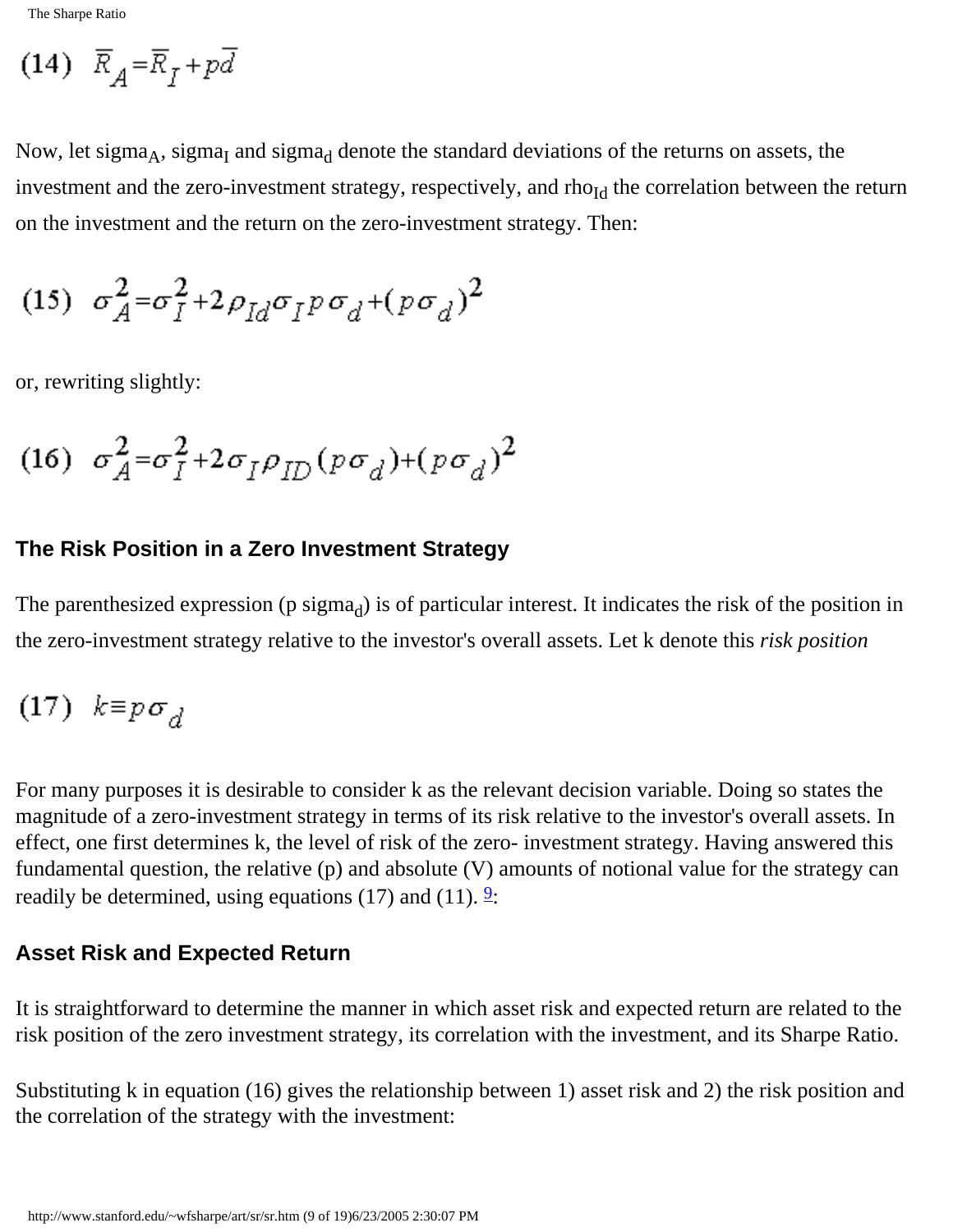$$
(18) \quad \sigma_A^2 = \sigma_I^2 + 2\,\sigma_I \rho_{Id} k + k^2
$$

To see the relationship between asset expected return and the characteristics of the zero investment strategy, note that the Sharpe Ratio is the ratio of d-bar to sigma $_d$ . It follows that

$$
(19) \quad \bar{d} = S \sigma_d
$$

Substituting equation (19) in equation (14) gives:

$$
(20) \ \overline{R}_A = \overline{R}_I + pS\sigma_d
$$

or:

$$
(21) \ \ \overline{R}_A = \overline{R}_I + kS
$$

which shows that the expected return on assets is related directly to the product of the risk position times the Sharpe Ratio of the strategy.

By selecting an appropriate scale, any zero investment strategy can be used to achieve a desired level (k) of relative risk. This level, plus the strategy's Sharpe Ratio, will determine asset expected return, as shown by equation (21). Asset risk, however, will depend on both the relative risk (k) and the correlation of the strategy with the other investment (rho<sub>Id</sub>). In general, the Sharpe Ratio, which does not take that

correlation into account, will not by itself provide sufficient information to determine a set of decisions that will produce an optimal combination of asset risk and return, given an investor's tolerance of risk.

## **Adding a Zero-Investment Strategy to an Existing Portfolio**

Fortunately, there are important special cases in which the Sharpe Ratio will provide sufficient information for decisions on the optimal risk/return combination: one in which the pre-existing portfolio is riskless, the other in which it is risky.

#### **Adding a Strategy to a Riskless Portfolio**

Suppose first that an investor plans to allocate money between a riskless asset and a single risky fund (e.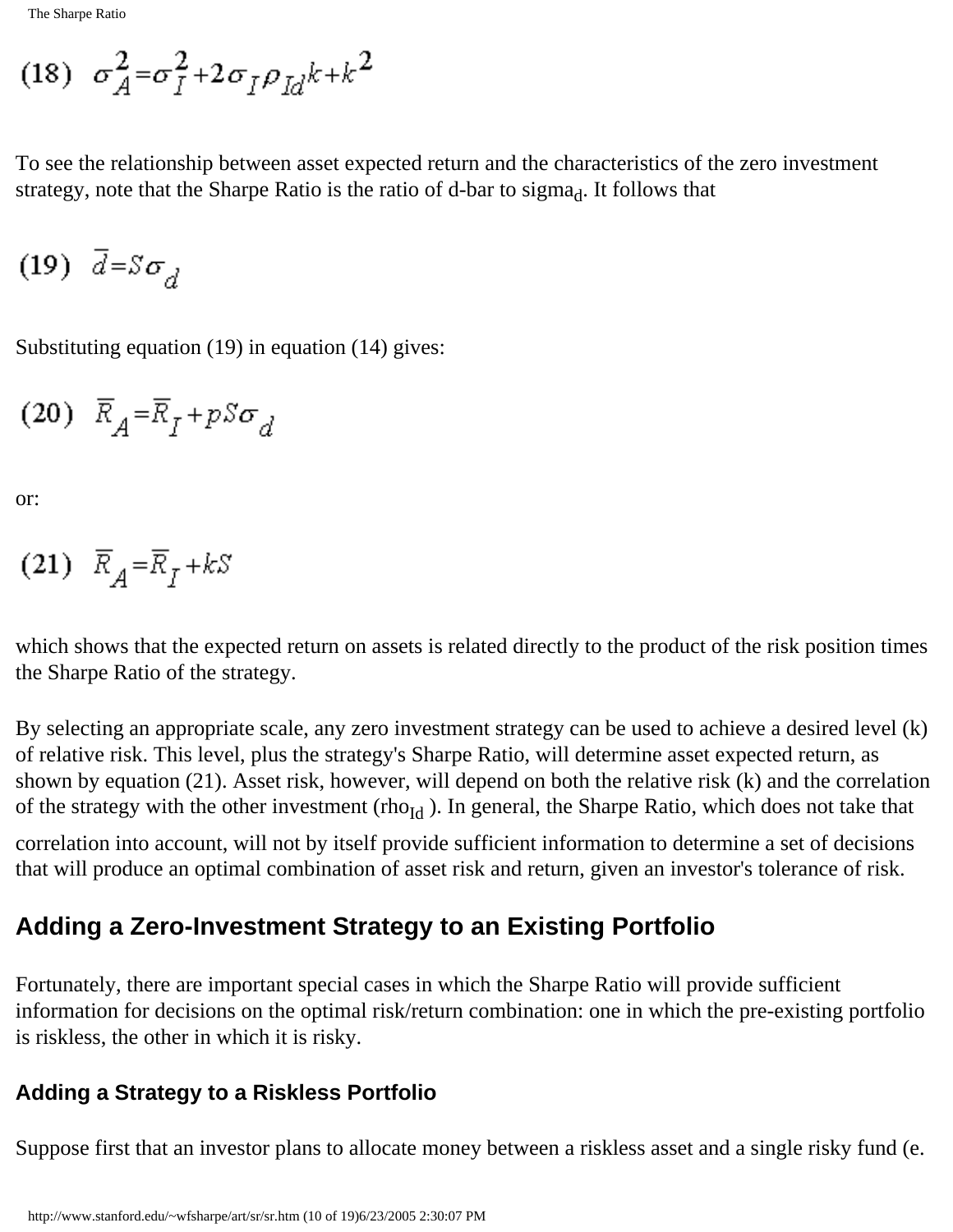g. a "balanced" fund). This is, in effect, the case analyzed in [Sharpe](#page-0-0) [1966,1975].

We assume that there is a pre-existing portfolio invested solely in a riskless security, to which is to be added a zero investment strategy involving a long position in a fund, financed by a short position in a riskless asset (i.e., borrowing). Letting  $R_c$  denote the return on such a "cash equivalent", equations (1) and (13) can be written as:

$$
(22) \quad \widetilde{d} = \widetilde{R}_{\overline{F}} - R_c
$$

and

(23)  $\widetilde{R}_A = R_c + p\widetilde{d}$ 

Since the investment is riskless, its standard deviation of return is zero, so both the first and second terms on the right-hand side of equation (18) become zero, giving:

$$
(24) \sigma_{A} = k
$$

The investor's total risk will thus be equal to that of the position taken in the zero investment strategy, which will in turn equal the risk of the position in the fund.

Letting  $S_F$  represent the Sharpe Ratio of fund F, equation (21) can be written:

$$
(25) \ \overline{R}_A = R_c + kS_F
$$

It is clear from equations (24) and (25) that the investor should choose the desired level of risk (k), then obtain that level of risk by using the fund (F) with the greatest excess return Sharpe Ratio. Correlation does not play a role since the remaining holdings are riskless.

This is illustrated in the Exhibit. Points X and Y represent two (mutually exclusive) strategies. The desired level of risk is given by k. It can be obtained with strategy X using a relative position of  $p_x$ (shown in the figure at point PxX) or with strategy Y using a relative position of  $p<sub>Y</sub>$  (shown in the figure at point PyY). An appropriately-scaled version of strategy X clearly provides a higher mean return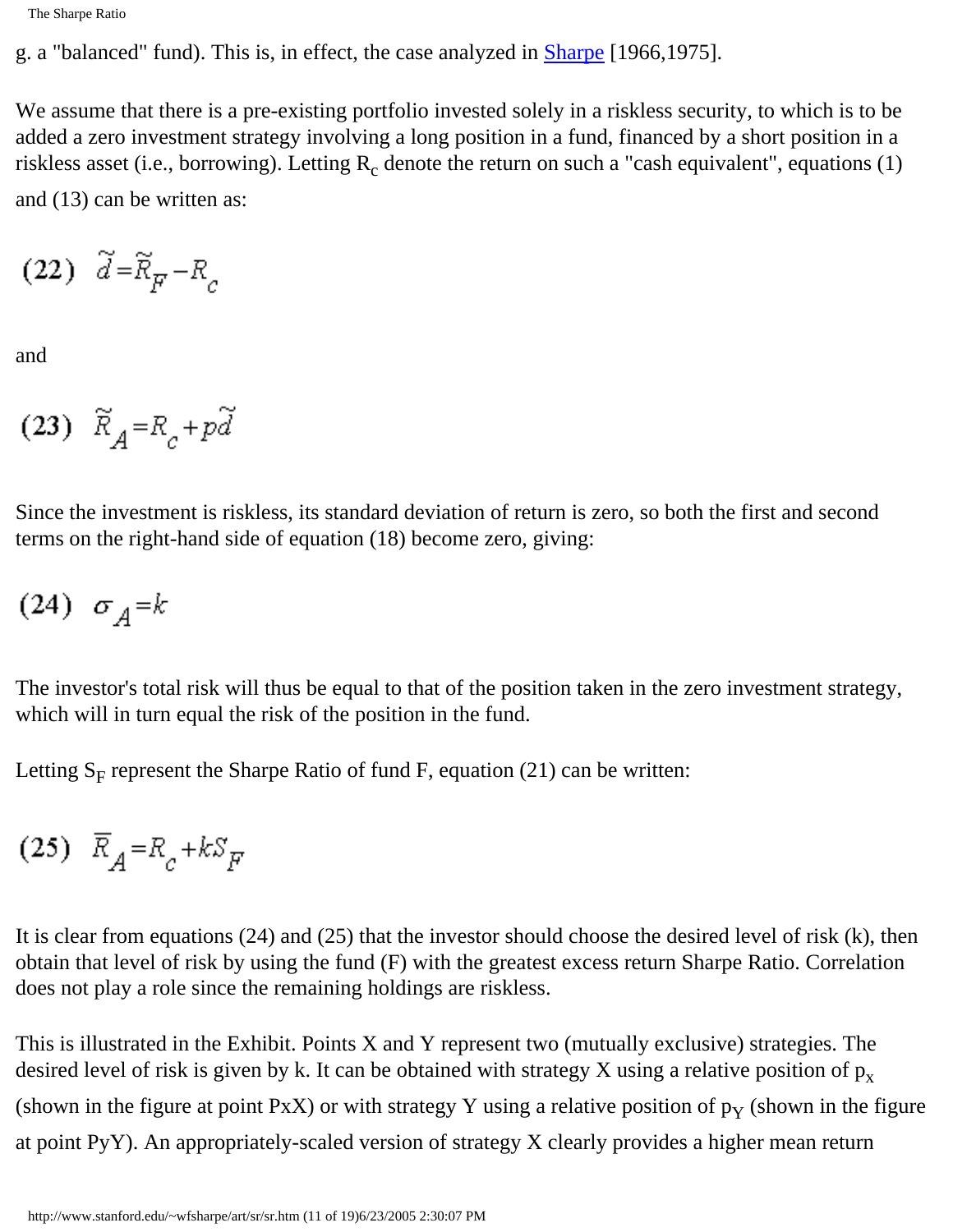(shown at point MRx) than an appropriately-scaled version of strategy Y (shown at point MRy). Strategy X is hence to be preferred.





The Exhibit shows that the mean return associated with *any* desired risk position will be greater if strategy X is adopted instead of strategy Y. But the slope of such a line *is* the Sharpe Ratio. Hence, as long as only the mean return and the risk position of the zero-investment strategy are relevant, the optimal solution involves maximization of the Sharpe Ratio of the zero-investment strategy.

Consider, for example, a choice between fund XX, with a risk of 10% and an excess return Sharpe Ratio of 0.20 and fund YY with a risk of 20% and an excess return Sharpe Ratio of 0.25. Assume the investor has \$100 to invest and desires a level of risk (here, k) equal to 15%.

The optimal strategy involves investment of \$100 in the riskless asset plus a zero-investment strategy based on fund YY. To make the risk of the latter equal to 15%, a relative position (p) of 0.75 should be taken. This, in turn, requires an investment of \$75 in the fund, financed by \$75 of borrowing (i.e. a short position in the riskless asset). The net position in the riskless asset will thus be \$25 (\$100 - \$75), with \$75 invested in Fund YY.

In this case the investor's tasks include the selection of the fund with the greatest Sharpe Ratio and the allocation of wealth between this fund and borrowing or lending, as required to obtain the desired level of asset risk.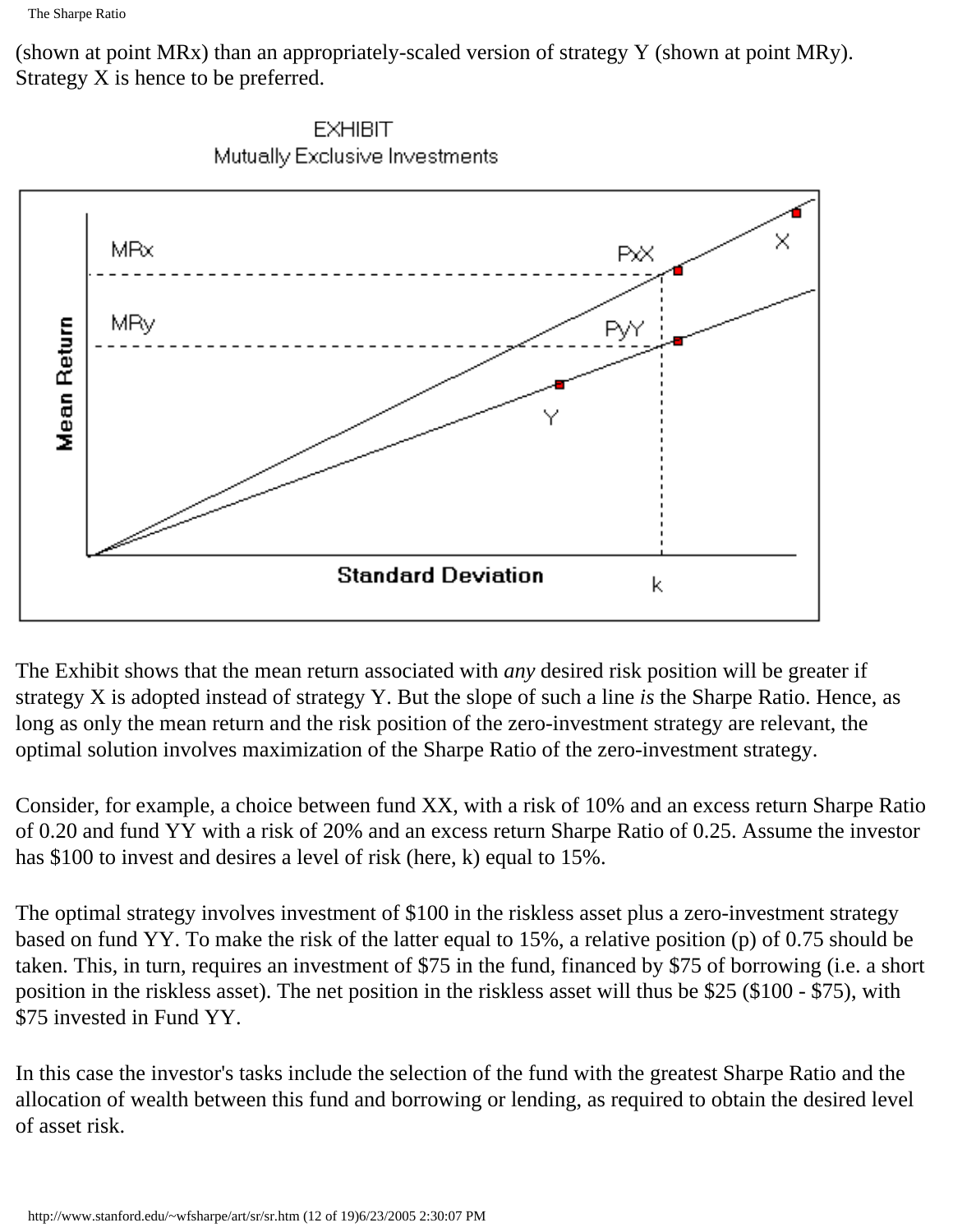#### **Adding a Strategy to a Risky Portfolio**

Consider now the case in which a single fund is to be selected to complement a pre-existing group of risky investments. For example, an investor might have \$100, with \$80 already committed (e.g. to a group of bond and stock funds). The goal is to allocate the remaining \$20 between a riskless asset ("cash") and a single risky fund (e.g. a "growth stock fund"), accepting the possibility that the amount allocated to cash might be positive, zero or negative, depending on the desired risk and the risk of the chosen fund.

In this case the investment should be taken as the pre-existing investment plus a riskless asset (in the example, \$80 in the initial investments plus \$20 in cash equivalents). The return on this total portfolio will be  $R_I$ . The zero- investment strategy will again involve a long position in a risky fund and a short

position in the riskless asset.

As stated earlier, in such a case it will not necessarily be optimal to select the fund with the largest possible Sharpe Ratio. While the ratio takes into account two key attributes of the predicted performance of a zero-investment strategy (its expected return and its risk), it does not include information about the correlation of its return with that of the investor's other holdings (rho<sub>Id</sub>). It is entirely possible that a fund

with a smaller Sharpe Ratio could have a sufficiently smaller correlation with the investor's other assets that it would provide a higher expected return on assets for any given level of overall asset risk.

However, if the alternative funds being analyzed have similar correlations with the investor's other assets, it will still be optimal to select the fund with the greatest Sharpe Ratio. To see this, note that with rho<sub>Id</sub> taken as given, equation (18) shows that there is a one-to-one correspondence between sigma<sub>A</sub> and

k. Thus, for any desired level of asset risk, the investor chooses the corresponding risk position k given by equation (18), regardless of the fund to be employed.

But, as before, the expected return on assets will be:

$$
(26) \ \overline{R}_A = \overline{R}_I + kS_F
$$

which can be maximized by selecting the fund with the largest Sharpe Ratio.

The practical implication is clear. When choosing one from among a group of funds of a particular type for inclusion in a larger set of holdings, the one with the largest predicted excess return Sharpe Ratio may reasonably be chosen, if it can be assumed that all the funds in the set have similar correlations with the other holdings. If this condition is not met, some account should be taken of the differential levels of such correlations.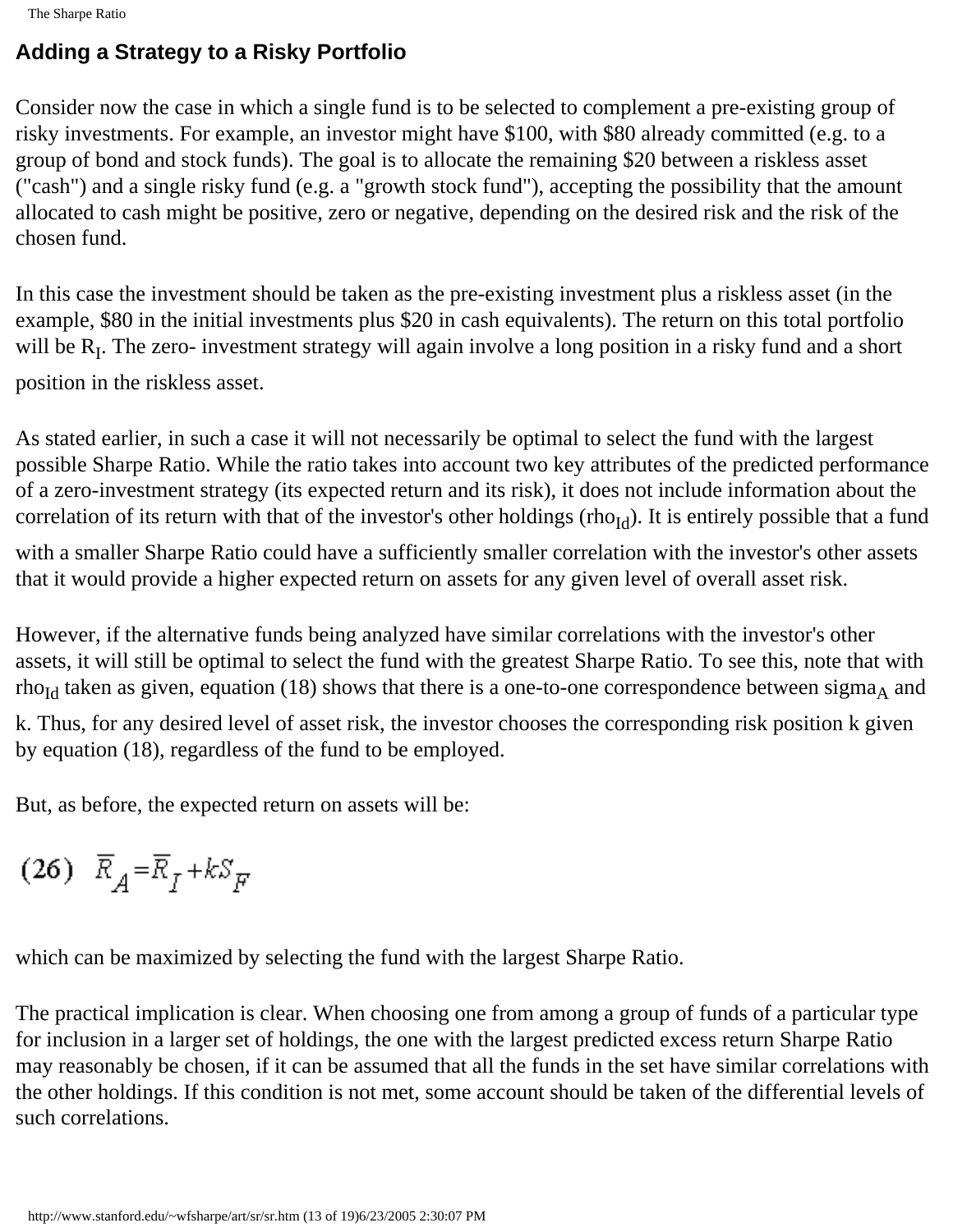The Sharpe Ratio

#### **The Choice of a Set of Uncorrelated Strategies**

Suppose finally that an investor has a pre-existing set of investments and is considering taking positions in one or more zero-investment strategies, each of which is uncorrelated both with the existing investments and with each of the other such strategies. Such lack of correlation is generally assumed for residual returns from an assumed factor model and hence applies to strategies in which long and short positions are combined to obtain zero exposures to all underlying factors in such a model.

In particular, this is assumed to hold for the "non-market returns" which are the residual returns in one-factor "market models" of the type employed in [Treynor-Black](#page-0-0) [1973]. It is also assumed to hold for the "active returns" that constitute the residual returns in a model of the type used by BARRA (described, for example, in [Grinold](#page-0-0) [1989]).

Most germane, perhaps, for selecting funds, this is assumed to hold for the "selection returns" that constitute the residuals from the asset class factor model used in the style analysis procedure described in  $\frac{10}{1}$ :

Under the assumed conditions, the counterpart to equation (13) is:

$$
(27) \quad \widetilde{R}_A = \widetilde{R}_I + \sum_i p_i \widetilde{d}_i
$$

where  $p_i$  represents the relative position taken in strategy i and  $d_i$  represents its return.

Letting sigma $_{di}$  represent the risk of position i, asset risk is given by:

$$
(28) \quad \sigma_A^2 = \sigma_I^2 + \sum_i p_i^2 \sigma_{d_i}^2
$$

and expected asset return by:

$$
(29) \ \ \overline{R}_A = \overline{R}_I + \sum_i p_i \overline{d}_i
$$

Adding subscriptions to equations (21) and (18), and substituting the results gives: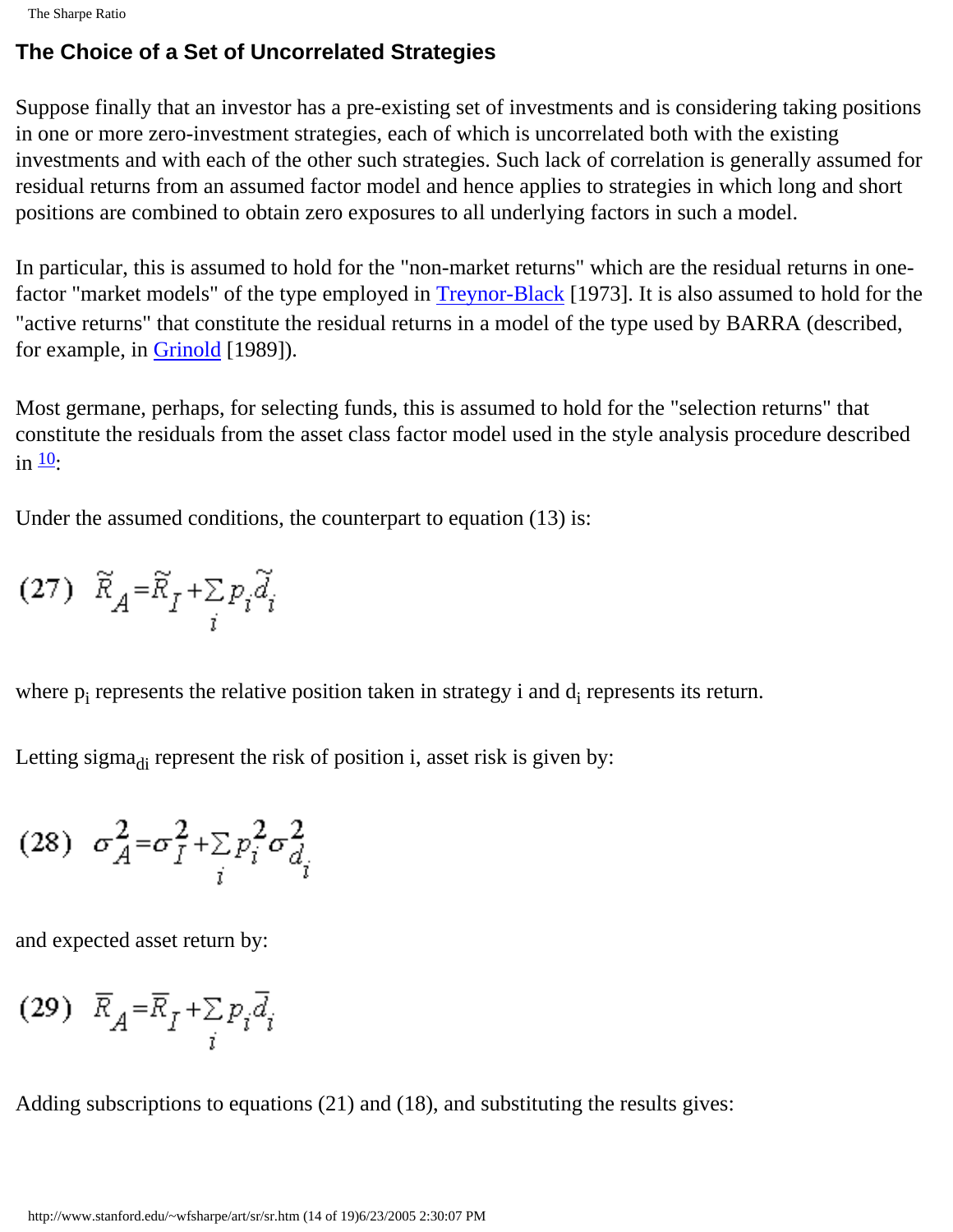$$
(30) \ \overline{R}_A = \overline{R}_I + \sum_i k_i S_i
$$

and

$$
(31) \quad \sigma_A^2 = \sigma_I^2 + \sum_i k_i^2
$$

Now, assume that the investor's goal is to maximize a standard risk- adjusted expected return of the form:

$$
(32) \ \overline{R}_A - \tau^{-1} \sigma_A^2
$$

where tau represents risk tolerance (the marginal rate of substitution of variance for expected return). Substituting equations (30) and (31) in (32) gives:

$$
(33) \ \ \overline{R}_I + \sum_i k_i S_i - \tau^{-1} (\sigma_I^2 + \sum_i k_i^2)
$$

Since the terms involving the initial investment will be unaffected by the decisions  $(k_i's)$  concerning the zero investment strategies, it suffices to maximize:

$$
(34) \sum_{i} k_i S_i - \tau^{-1} \sum_{i} k_i^2
$$

To do so, the partial derivative with respect to each decision variable  $(k_i)$  should be set to zero:

$$
(35) S_i - 2\tau^{-1} k_i = 0
$$

The optimal risk position in strategy i is thus: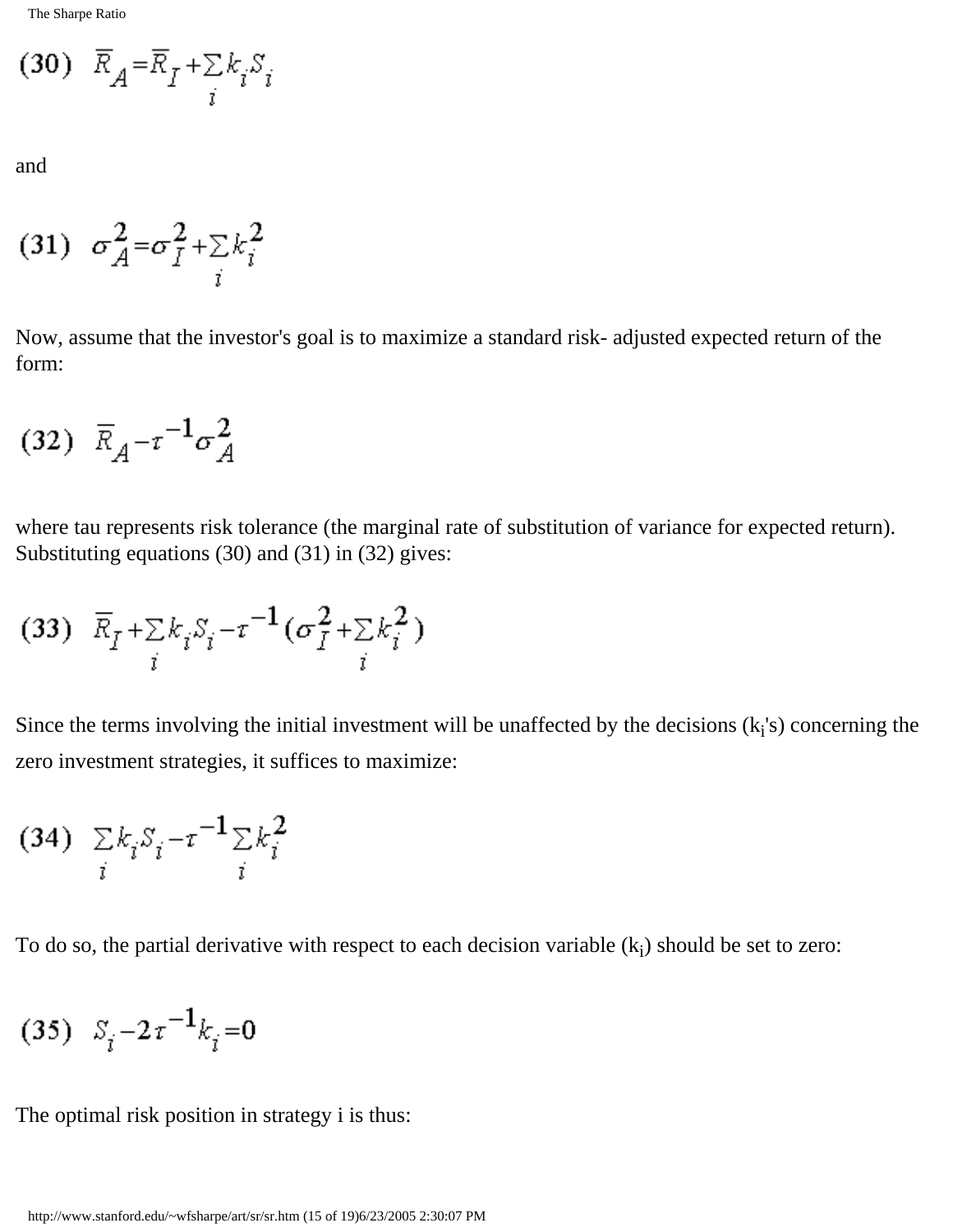$$
(36) \quad k_i = \frac{\tau}{2} S_i
$$

Hence the risk levels of the strategies should be proportional to their Sharpe Ratios. Strategies with zero predicted Sharpe Ratios should be ignored. Those with positive ratios should be "held long", and those with negative ratios "held short". If strategy X has a positive Sharpe Ratio that is twice as large as that of strategy Y, twice as much risk should be taken with X as with Y. The overall scale of all the positions should, in turn, be proportional to the investor's risk tolerance.

An interesting application occurs when long and short positions can be taken (e.g. via financial futures) in the asset classes that underlie a style analysis model of the type described in [Sharpe](#page-0-0) [1992]. In principle, funds should be selected based only on their selection returns, with the respective amounts of selection risk set in proportion to the funds' selection return Sharpe Ratios. The net exposures to asset classes required to implement this mixture of zero investment strategies can then be compared with the investor's desired passive asset mix to determine needed net positions.

#### **Summary**

The Sharpe Ratio is designed to measure the expected return per unit of risk for a *zero investment strategy*. The difference between the returns on two investment assets represents the results of such a strategy. The Sharpe Ratio does not cover cases in which only one investment return is involved.

Clearly, any measure that attempts to summarize even an unbiased prediction of performance with a single number requires a substantial set of assumptions for justification. In practice, such assumptions are, at best, likely to hold only approximately. Certainly, the use of unadjusted historic (ex post) Sharpe Ratios as surrogates for unbiased predictions of ex ante ratios is subject to serious question. Despite such caveats, there is much to recommend a measure that at least takes into account both risk and expected return over any alternative that focuses only on the latter.

For a number of investment decisions, ex ante Sharpe Ratios can provide important inputs. When choosing one from among a set of funds to provide representation in a particular market sector, it makes sense to favor the one with the greatest predicted Sharpe Ratio, as long as the correlations of the funds with other relevant asset classes are reasonably similar. When allocating funds among several such funds, it makes sense to allocate funds such that the selection (residual) risk levels are proportional to the predicted Sharpe Ratios for the selection (residual) returns. If some of the implied net positions are infeasible or involve excessive transactions costs, of course, the decision rules must be modified. Nonetheless, Sharpe Ratios may still provide useful guidance.

Whatever the application, it is essential to remember that the Sharpe Ratio does not take correlations into account. When a choice may affect important correlations with other assets in an investor's portfolio,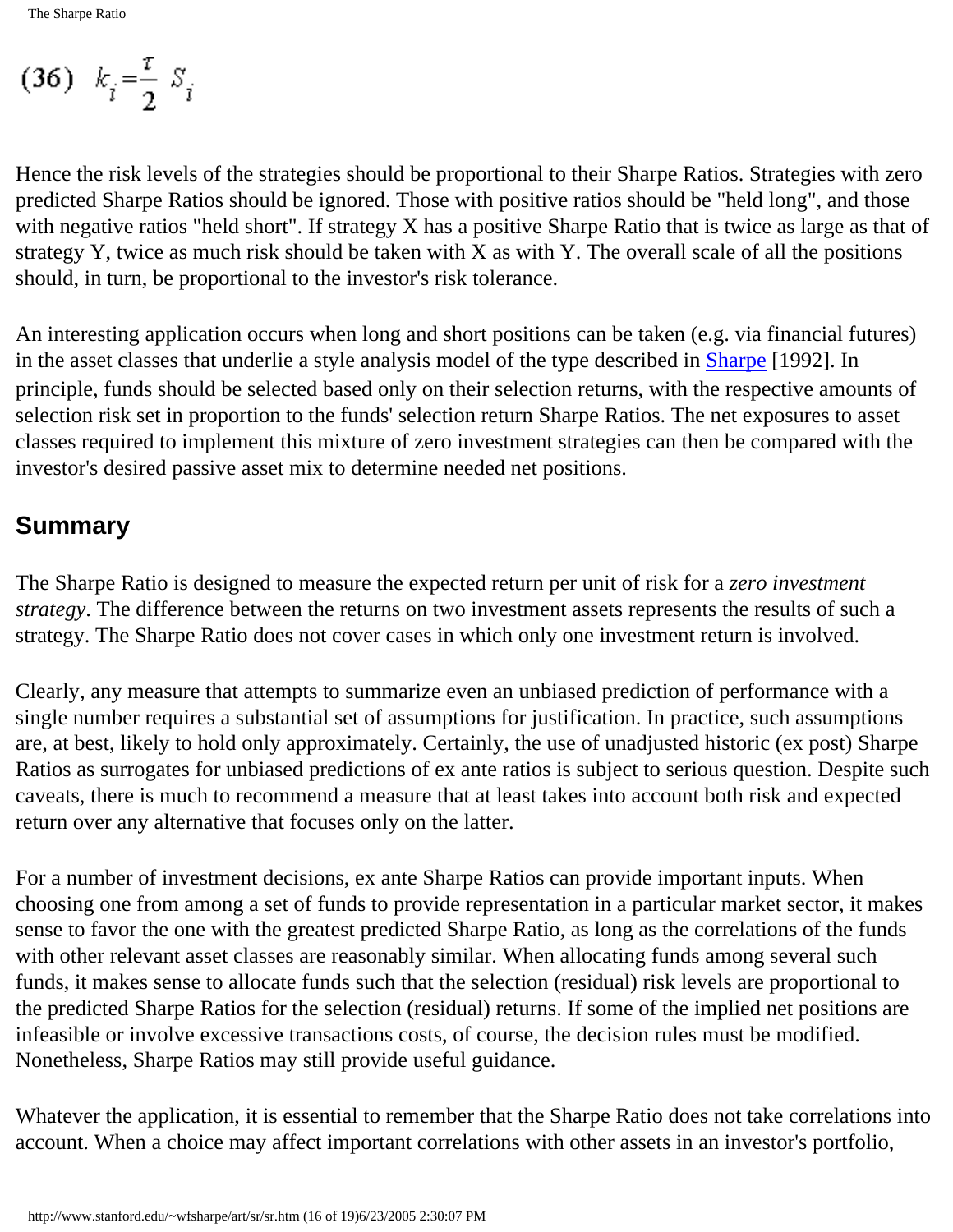```
The Sharpe Ratio
```
such information should be used to supplement comparisons based on Sharpe Ratios.

All the same, the ratio of expected added return per unit of added risk provides a convenient summary of two important aspects of any strategy involving the difference between the return of a fund and that of a relevant benchmark. The Sharpe Ratio is designed to provide such a measure. Properly used, it can improve the process of managing investments.

## **Endnotes**

1. We use the formula for the standard deviation of a population, taking the observations as a sample. For applications in which the value of T is the same for all the funds being measured, the standard deviation of the historic data (in which the denominator is T rather than T-1) can generally be used instead, since the relative magnitudes of the resulting measures would be the same.

2. Treynor and Black showed that if resources are allocated optimally, the  $SR<sup>2</sup>$  of a portfolio will equal the sum of the  $SR<sup>2</sup>$  values for its components. This follows from the fact that the optimal holding of a component will be proportional to the ratio of its mean differential return to the square of the standard deviation of its differential return. Thus, for example, components with negative means should be held in negative amounts. In this context, the product of the mean return and the optimal holding will always be positive. For completeness, it should be noted that Treynor and Black used the term *appraisal ratio* to refer to what we term here the SR2 of a component and the term *Sharpe Ratio* to refer to the SR2 of the portfolio, although other authors have used the latter term for both the portfolio and its components.

3. This type of application is described in BARRA [1992, p. 21].

4. In this context, maximization of the Sharpe Ratio is the normative equivalent to the separation theorem first put forth in Tobin [1958] in a positive context.

5. To see this, note that by borrowing money to purchase the underlying asset, one can obtain precisely the same asset at the delivery date. The ending value of such a strategy will be perfectly correlated with the value of the forward contract and neither will require any outlay. If the payoffs at the end of the period differ, one could take a long position in one combination (e.g. the forward contract or the asset/ borrowing combination) and a short position in the other and obtain a guaranteed payment at the end of the period with no outlay at any other time. This is unlikely to be the case in a market populated by astute investors. In practice, transactions costs will limit the precision of the relationship.

6. Futures contracts are often not protected against changes in value due to (for example) dividend payments. They also generally require daily marking to market. For these reasons they differ from forward contracts with dividend protection, for which the arbitrage relationship will hold within the bounds of transactions costs. Futures contracts generally require that margin be posted. However, this is not an investment in the underlying asset.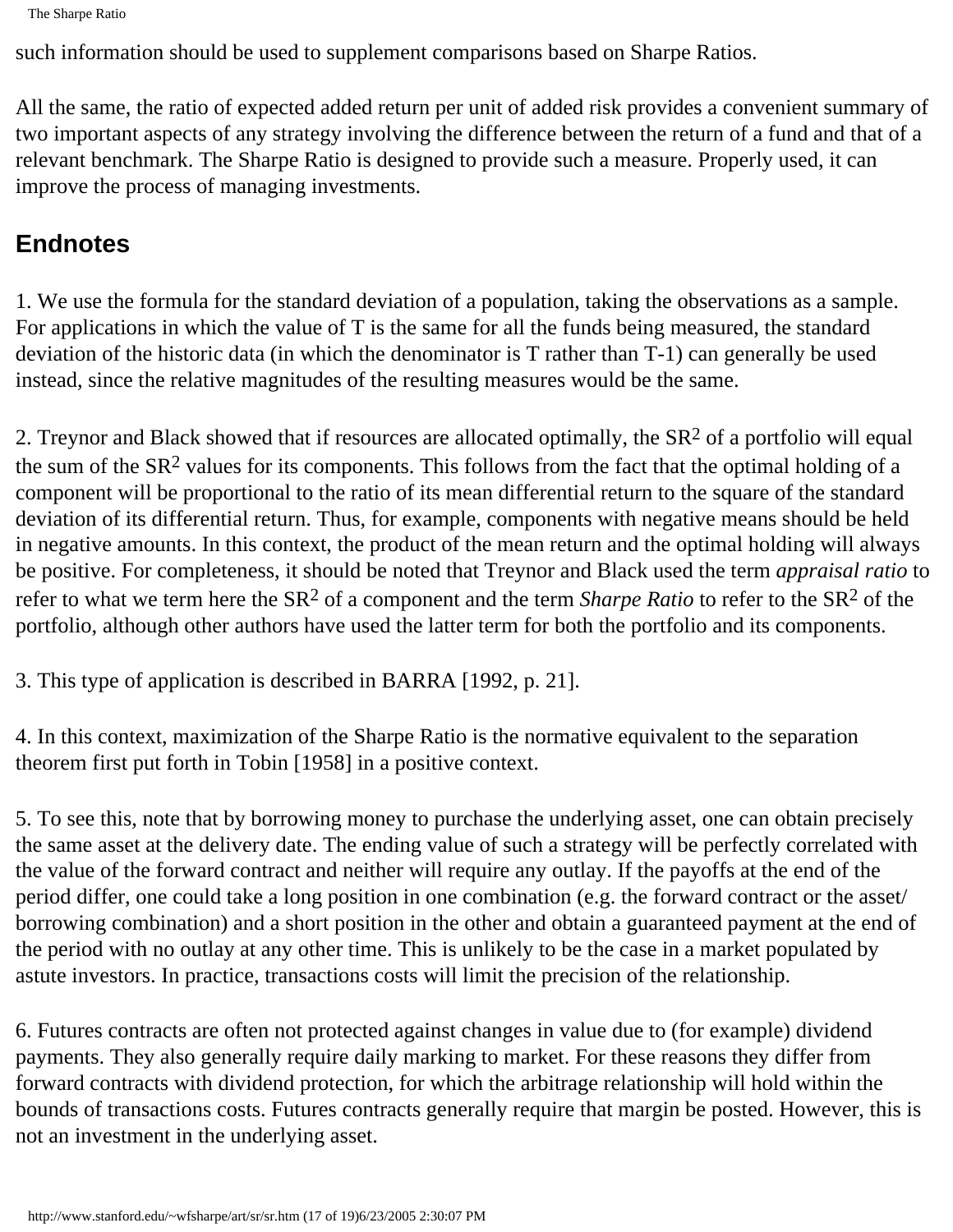7. Despite this drawback, once a notional value has been selected, the actual rate of return can be used for comparison purposes.

8. Indeed, a Sharpe Ratio can be computed without regard to notional value by simply using the mean and standard deviation of the distribution of the final payoff.

9. To see the advantages of concentration on the risk position of a strategy, consider two funds. One (X) invests directly, the other (Y) borrows money at the riskless rate and invests in X, with a leverage ratio of 2 to 1. Let  $k_x$  be the optimal position in fund X. Clearly the optimal position in fund Y will be half as

large. However, the standard deviation of return on fund Y will be twice that of fund X. Thus the optimal risk position in Y will be the same as that in X.

10. In fact, the basic relationship on which this section builds was first obtained by Treynor and Black [1973].

## **References**

BARRA *Newsletter*, September/October 1992, May/June 1993, BARRA, Berkeley, Ca.

Bodie, Zvi, Alex Kane and Alan J. Marcus. *Investments*, 2d edition. Homewood, IL: Richard D. Irwin, 1993.

Capaul, Carlo, Ian Rowley, and William F. Sharpe. "International Value and Growth Stock Returns," *Financial Analysts Journal*, January/February 1993, pp. 27-36.

Elton, Edwin J., and Martin J. Gruber. *Modern Portfolio Theory and Investment Analysis*, 4th edition. New York: John Wiley & Sons, 1991.

Grinold, Richard C. "The Fundamental Law of Active Management," *Journal of Portfolio Management*, Spring 1989, pp. 30-37.

Haugen, Robert A. *Modern Investment Theory*, 3d edition. Englewood Cliffs, NJ: Prentice-Hall, 1993.

"Morningstar Mutual Funds User's Guide." Chicago: Morningstar Inc., 1993.

Radcliff, Robert C. *Investment Concepts, Analysis, Strategy*, 3d edition. New York: HarperCollins, 1990.

Reilly, Frank K. *Investment Analysis and Portfolio Management*, 3d edition. Chicago: The Dryden Press, 1989.